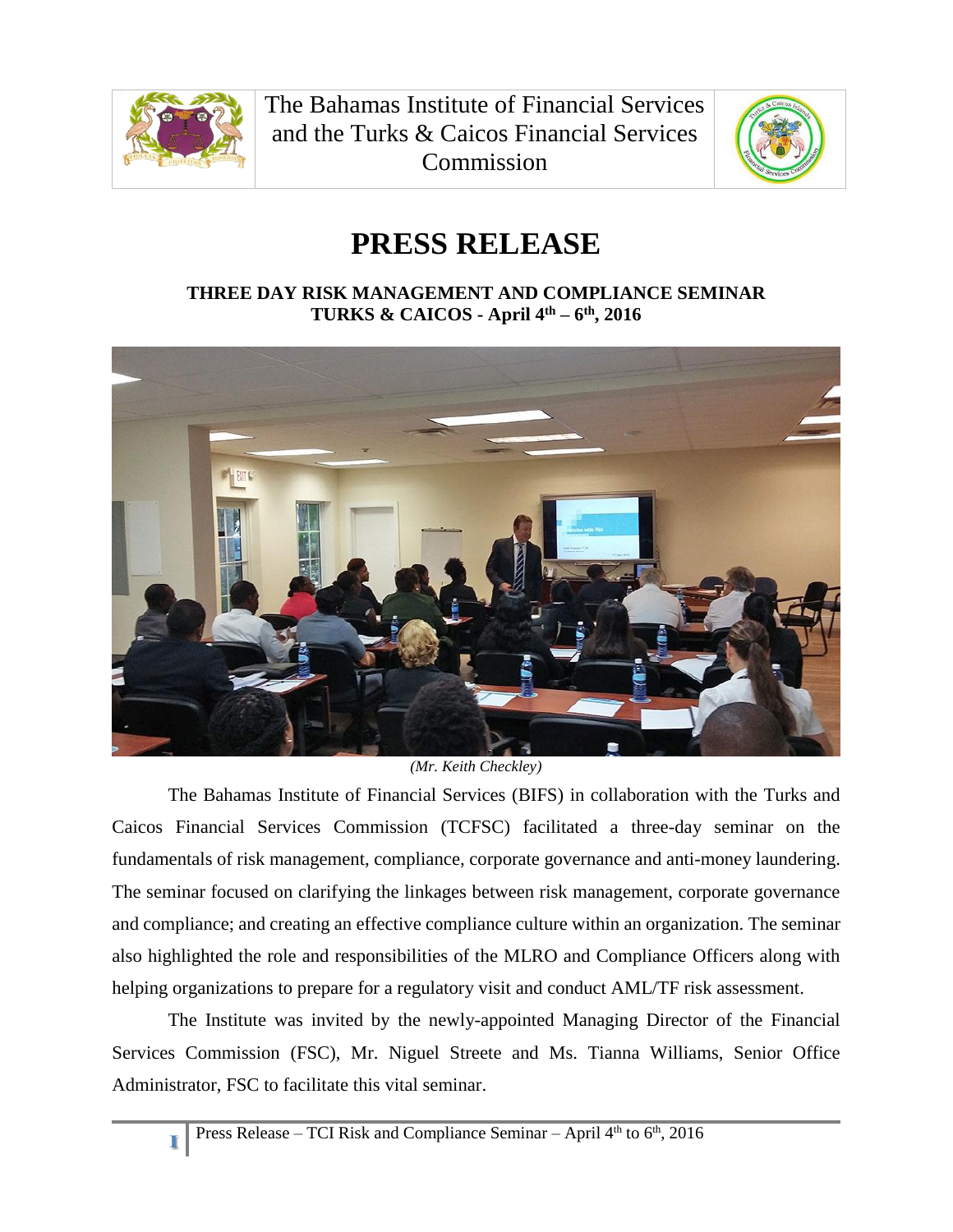The Institute engaged the services of well-known local and international experts, with technical and practical knowledge in the field of risk management and compliance.

Mr. Keith Checkley opened the seminar on Monday April  $4<sup>th</sup>$ , focusing on Firm-wide Risk Management. His emphasis was on the recommendations of the Basel Committee to strengthen existing capital requirements and improve liquidity management within organizations.

Mr. Checkley has worked with BIFS for over twenty years and currently serves as our international liaison on programme development and course quality assurance in compliance with global standards and international best practices.



*(Mrs. Christine Archer and Mr. Paul Coleman)*

Mrs. Christine Archer, along with Mr. Paul Coleman developed the topic of the critical role that the Money Laundering Reporting Officer (MLRO) plays in the organization and the skills and attributes that are required of them.

Mrs. Christine Archer lectures at the Institute in several areas and presented a Trust Fundamentals three day seminar for the FSC in August of 2015. Mrs. Archer is a career banker and lawyer employed with Scotiabank (Bahamas) Limited.

Mr. Paul Coleman is Head of the Compliance Unit at TCI Financial Services Commission. He joined the Turks and Caicos Islands Financial Services Commission (FSC) in November 2012. His initial appointment was to implement extended coverage of the Anti-Money Laundering and Prevention of Terrorist Financing regime in the Turks and Caicos Islands to Designated Non-Financial Businesses and Professions.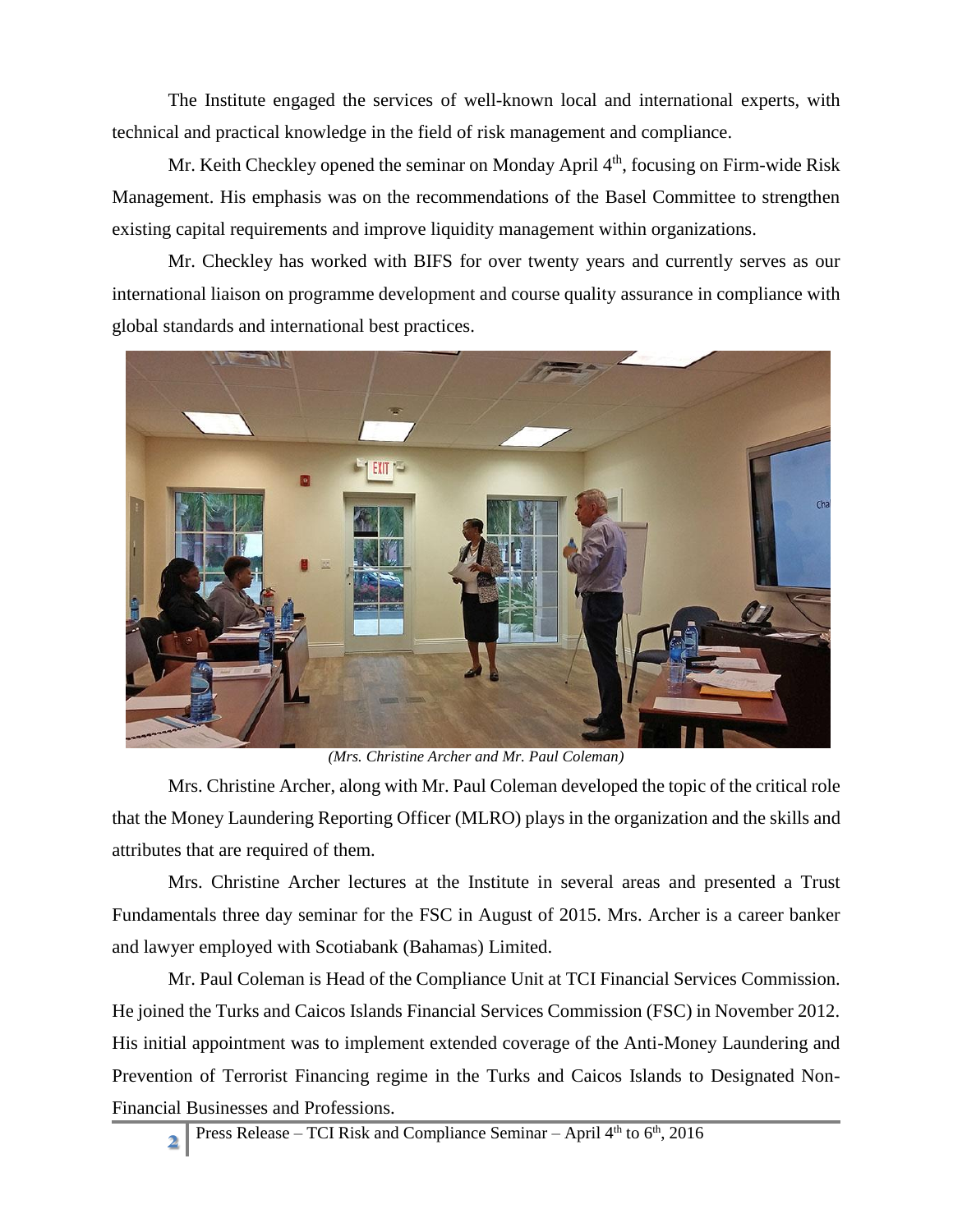



*(Mr. Paul Coleman) (Group case studies)*

The seminar was well attended with over forty participants, representing a wide cross section of the TCI financial services industry. A sampling of the feedback provided by participants demonstrate the level of success of the seminar:

*"I am happy that I attended the three-day workshop on Risk Management, Corporate Governance and Compliance. The sessions were informative and instructive. The key presenters displayed their in depth knowledge of the historical and current issues facing the financial services industry. I look forward to the next BIFS workshop in TCI."*

## **Wence Martin, Scotiabank**

The Bahamas Institute of Financial Services was honored to have established a vital partnership with the Turks and Caicos Financial Services Commission in 2010 for the development and training of professionals in financial service.

The Institute has been one of the primary providers of financial services education in the Bahamas for over forty years and is delighted to partner with the TCFSC in offering training programmes to stakeholders in the financial services sector of the Turks and Caicos Islands.